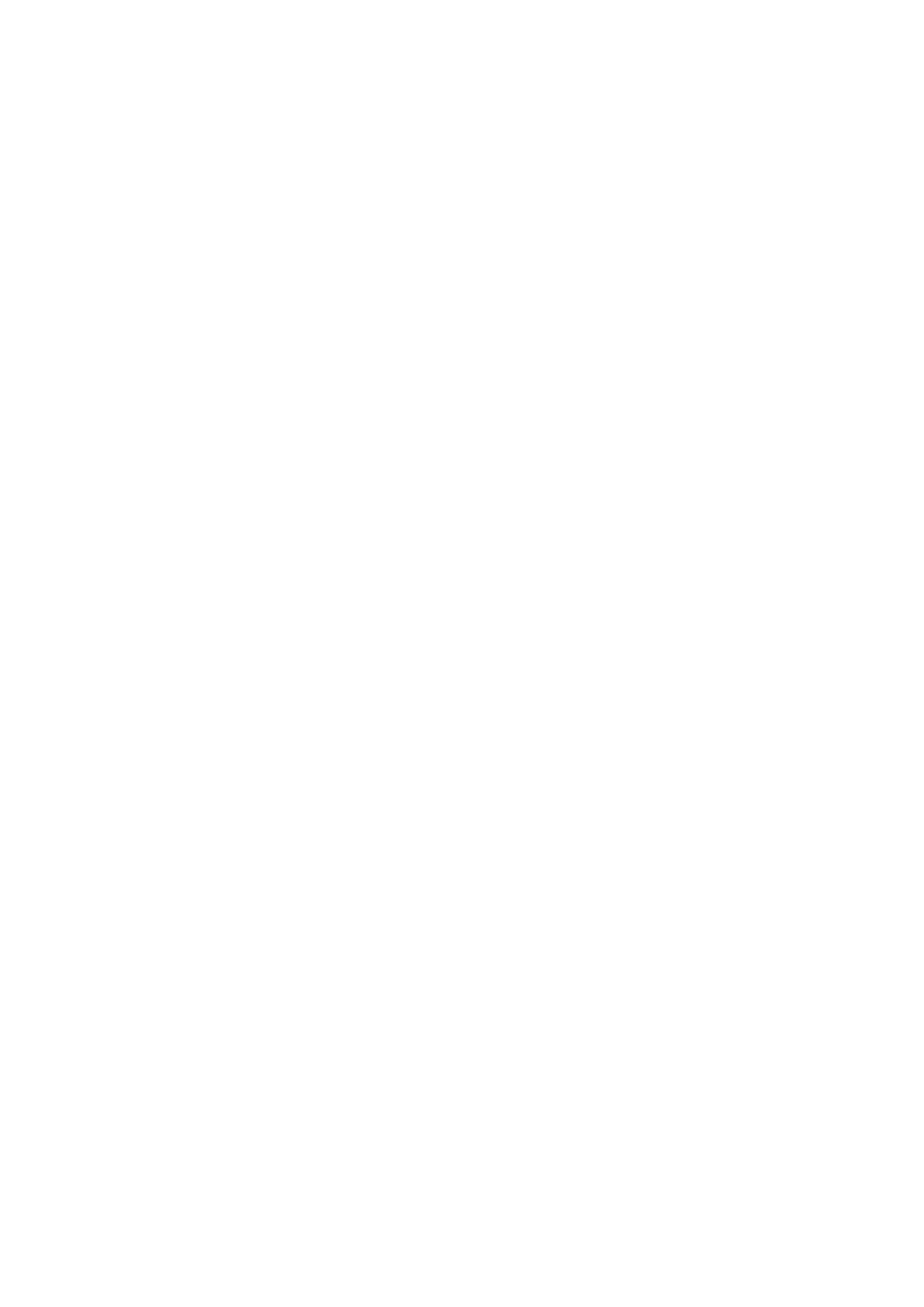

**GOVERNMENT OF THE COOK ISLANDS** 

# MINISTRY OF FOREIGN AFFAIRS AND IMMIGRATION

File Ref: 306.11 Letter No: 103

Wednesday, 8 April 2020

Mr. Kitack Lim Secretary General International Maritime Organization 4 Albert Embankment London SF1 7SR United Kingdom

## Subject: Cook Islands measures in relation to the COVID-19 outbreak

Dear Secretary General,

The recent outbreak of COVID-19 and the increasing restrictions to national and international travels, adopted worldwide, have created unprecedented limitations and difficulties to shipping operations. The Cook Islands has therefore issued a number of circulars containing policies and guidelines aimed at:

- " informing its registered fleet and crew onboard about international health and operational good practices related to COVID-19;
- establishing pragmatic temporary measures to ensure continuity to shipping 圓 operations.

Please find attached the urgent provisional measures adopted by the Cook Islands.

With reference to the invitation contained in the IMO Circular Letter No. 4204/Add.5, I would be most grateful if the Secretariat could circulate this information to all IMO Member States.

Please accept, Mr. Secretary General, the assurance of my highest consideration

Yours sincerely,

Tepaeru Herrmann, Secretary, Ministry of Foreign Affairs & Immigration **COOK ISLANDS** 

cc: H.E. Captain Ian Finley Permanent Representative to the IMO



Ministry of Foreign Affairs & Immigration, Government of the Cook Islands P.O. Box 105, Rarotonga, Cook Islands Telephone: +682 29 347 | Facsimile: +682 21 247 | Email: secfa@cookislands.gov.ck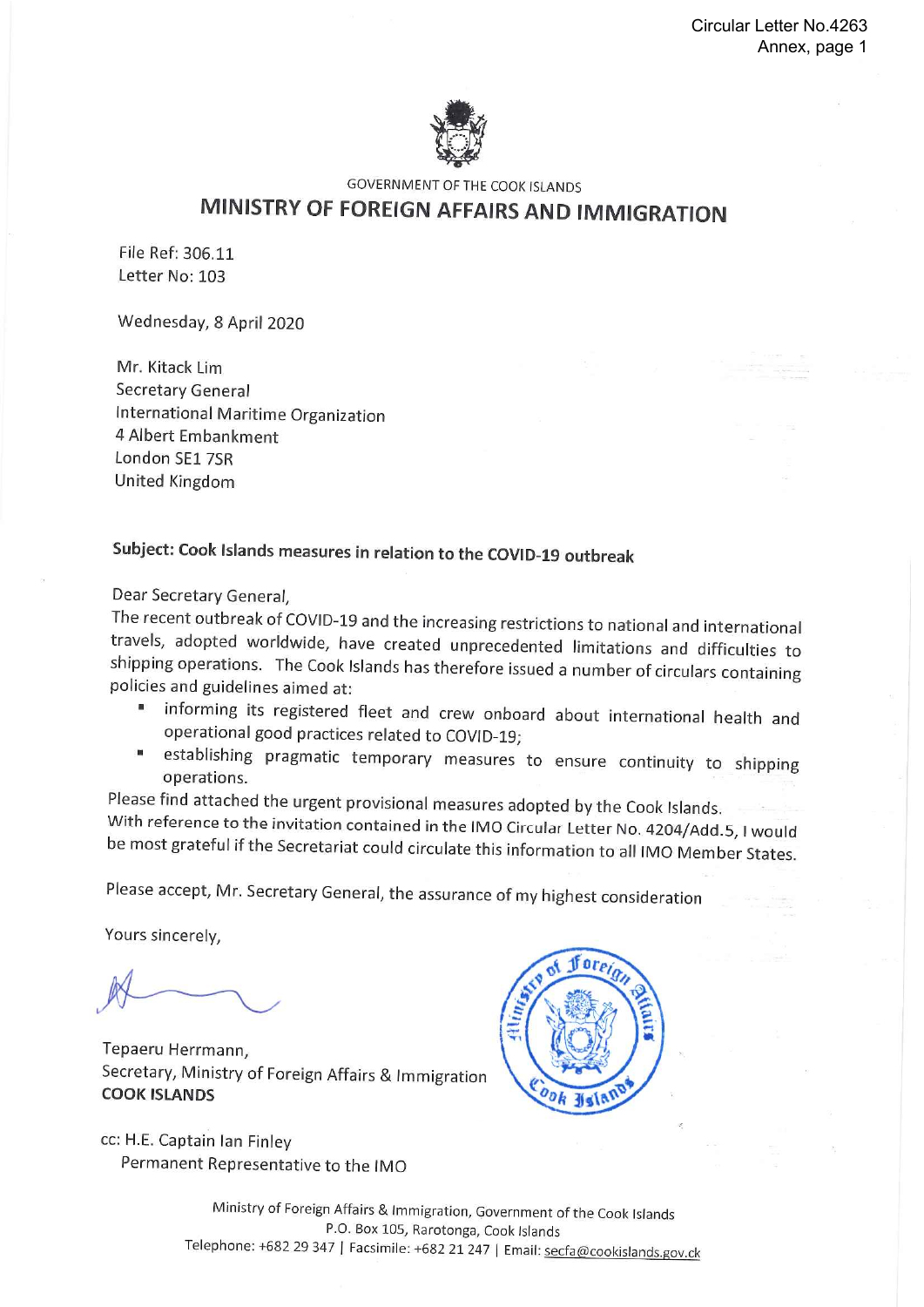## **Cook Islands measures in relation to the COVID-19 outbreak:**

#### *Mandatory surveys, audits, inspections and validity of statutory certificates*

#### **Ref:** [MCI Circular 227/2020](https://www.maritimecookislands.com/wp-content/uploads/2020/04/MCI-Circular-2272020-COVID-19-Extension-of-manditory-surveys.pdf)

Where statutory work, docking or servicing cannot be carried out in circumstances arising due to COVID-19 extensions may be permitted.

Owners and managers experiencing problems in arranging statutory visits, docking or mandatory servicing of critical equipment may submit an extension request to Maritime Cook Islands (MCI), providing supporting objective evidence that would justify the application of extensions. MCI will assess requests on a case by case basis.

### *Cook Islands Seafarers and Seafarers serving aboard Cook Islands flagged vessels*

**Ref:** [MCI Circular 229/2020](https://www.maritimecookislands.com/wp-content/uploads/2020/04/MCI-2292020-COVID-19-and-Seafarers.pdf) and [MCI Circular 224/2020](https://www.maritimecookislands.com/wp-content/uploads/2020/04/Tech-Safety-Bulletin-Coronavirus-2020-temporarily-SEA-MLC-exemption.pdf)

As of 01 April 2020, the Cook Islands will grant a general extension for the validity of all Cook Islands CoC and CoP due to expire before 01 July 2020 for an extended period of 4 months from the date of expiry.

Cook Islands Endorsement certificates may be extended where seafarers are unable to make arrangements for revalidation of underlying certificates due to travel restrictions imposed. The Cook Islands will accept continued service aboard its vessels subject to receipt of:

• an official statement issued by the State confirming that the validity of the underlying certificate has been extended accordingly; or

• a general extension of the validity of the national CoCs or CoPs issued by the State issuing the underlying certificate.

Furthermore, the Cook Islands will issue extraordinary exemptions from the requirements of MLC Standard A2.4 (ii) for any seafarer who is not permitted to disembark, and as a result will be on board the vessel for more than 11 months.

### *Format of documentation on board Cook Islands' Vessels*

#### **Ref:** [MCI Circular 228/2020](https://www.maritimecookislands.com/wp-content/uploads/2020/04/MCI-2282020-COVID-19-Documents-onboard.pdf)

The Cook Islands has experienced increasing difficulty in delivering original documents and certificates onboard its registered vessels. Therefore, in consideration of the exceptional circumstances, the Cook Islands will allow temporarily for copies of certificates and other official documents to be kept onboard instead of originals.